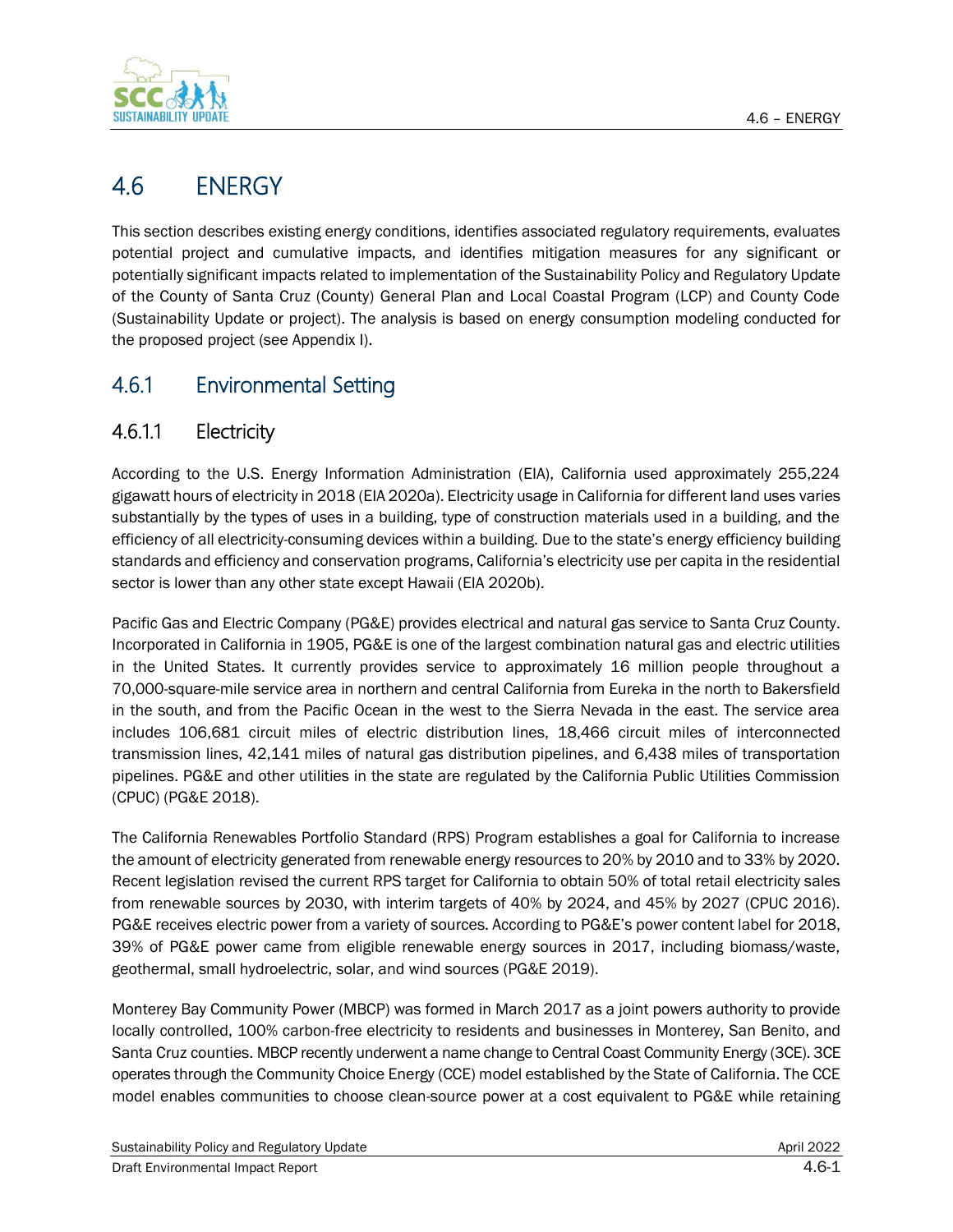

PG&E's role in maintaining power lines and providing customer service. The CCE model helps ensure local economic vitality because surplus revenues that would normally flow to PG&E will stay in the community. 3CE started serving electricity to customers beginning spring 2018, with current PG&E customers automatically switched over (3CE 2021a).

PG&E customers consumed a total of 80,369 million of kilowatt hours (kWh) of electricity in 2018 (CEC 2020a). In Santa Cruz County, PG&E reported an annual electrical consumption of approximately 1,213 million kWh in 2018, with 667 million kWh for non-residential use and 546 million kWh for residential use (CEC 2020b).

# 4.6.1.2 Natural Gas

According to the EIA, California used approximately 2,136.907 million cubic feet of natural gas in 2018 (EIA 2020c). The majority of California's natural gas customers are residential and small commercial customers (core customers). These customers accounted for approximately 35% of the natural gas delivered by California utilities (CPUC 2020). Large consumers, such as electric generators and industrial customers (noncore customers), accounted for approximately 65% of the natural gas delivered by California utilities (CPUC 2020). CPUC regulates California natural gas rates and natural gas services, including instate transportation over transmission and distribution pipeline systems, storage, procurement, metering, and billing. Most of the natural gas used in California comes from out-of-state natural gas basins. California gas utilities may soon also begin receiving biogas into their pipeline systems (CPUC 2020).

PG&E customers consumed approximately 479,286 million cubic feet of natural gas in 2018 (CEC 2020c). PG&E had delivered approximately 5,200 million cubic feet to Santa Cruz County, with 2,100 million cubic feet for non-residential use and 3,100 million cubic feet for residential use (CEC 2020d).

# 4.16.1.3 Transportation-Related Energy Consumption

According to the EIA, California used approximately a total of 681 million barrels of petroleum in 2018, with the majority (584 million barrels) used for the transportation sector (EIA 2020d). This total annual consumption equates to a daily use of approximately 1.9 million barrels of petroleum.<sup>1</sup> California consumes approximately 78.6 million gallons of petroleum per day, which adds up to an annual consumption of 28.6 billion gallons of petroleum. In California, petroleum fuels refined from crude oil are the dominant source of energy for transportation sources. Petroleum usage in California includes petroleum products such as motor gasoline, distillate fuel, liquefied petroleum gases, and jet fuel. California has implemented policies to improve vehicle efficiency and to support use of alternative transportation. As such, the California Energy Commission (CEC) anticipates an overall decrease of gasoline demand in the state over the next decade.

<sup>1</sup> There are 42 U.S. gallons in a barrel.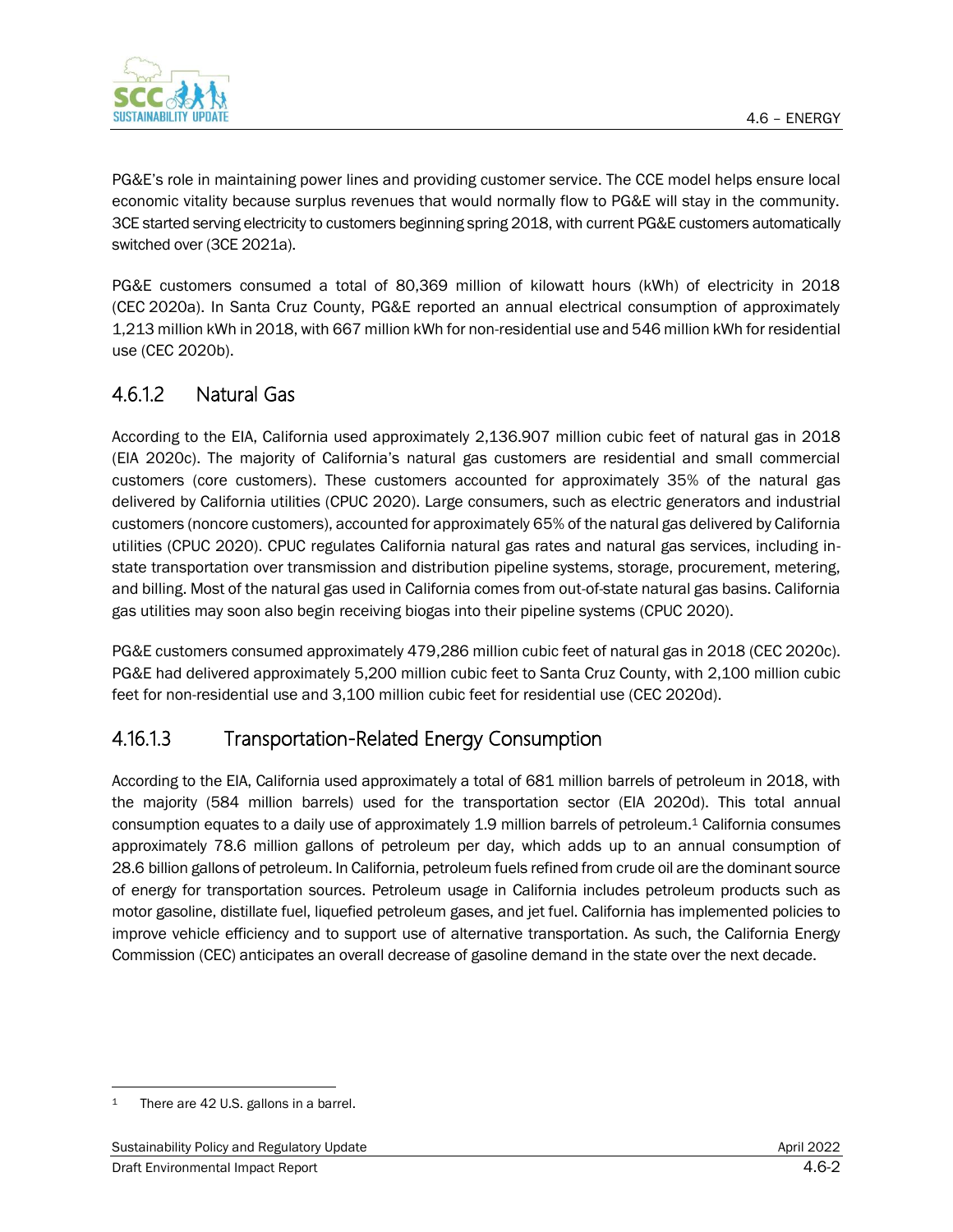

# 4.6.2 Regulatory Framework

# 4.6.2.1 Federal Regulations

### Federal Energy Policy and Conservation Act

In 1975, Congress enacted the Federal Energy Policy and Conservation Act, which established the first fuel economy standards for on-road motor vehicles in the United States. Pursuant to the act, the National Highway Traffic Safety Administration is responsible for establishing additional vehicle standards. In 2012, new fuel economy standards for passenger cars and light trucks were approved for model years 2017 through 2021 (77 FR 62624–63200). Fuel economy is determined based on each manufacturer's average fuel economy for the fleet of vehicles available for sale in the United States.

### Energy Independence and Security Act

On December 19, 2007, the Energy Independence and Security Act (EISA) of 2007 was signed into law. In addition to setting increased Corporate Average Fuel Economy standards for motor vehicles, the EISA includes the following other provisions related to energy efficiency:

- Renewable Fuel Standard (RFS) (Section 202)
- Appliance and Lighting Efficiency Standards (Sections 301–325)
- Building Energy Efficiency (Sections 411–441)

This federal legislation requires increasing levels of renewable fuels to replace petroleum (EPA 2017). The U.S. Environmental Protection Agency (EPA) is responsible for developing and implementing regulations to ensure that transportation fuel sold in the United States contains a minimum volume of renewable fuel. The RFS program regulations were developed in collaboration with refiners, renewable fuel producers, and many other stakeholders.

The RFS program was created under the Energy Policy Act of 2005 and established the first renewable fuel volume mandate in the United States. As required under the act, the original RFS program (RFS1) required 7.5 billion gallons of renewable fuel to be blended into gasoline by 2012. Under the EISA, the RFS program was expanded in several key ways that lay the foundation for achieving significant reductions in greenhouse gas (GHG) emissions from the use of renewable fuels, reducing imported petroleum, and encouraging the development and expansion of the renewable fuels sector in the United States. The updated program is referred to as RFS2 and includes the following:

- EISA expanded the RFS program to include diesel in addition to gasoline.
- EISA increased the volume of renewable fuel required to be blended into transportation fuel from 9 billion gallons in 2008 to 36 billion gallons by 2022.
- EISA established new categories of renewable fuel and set separate volume requirements for each one.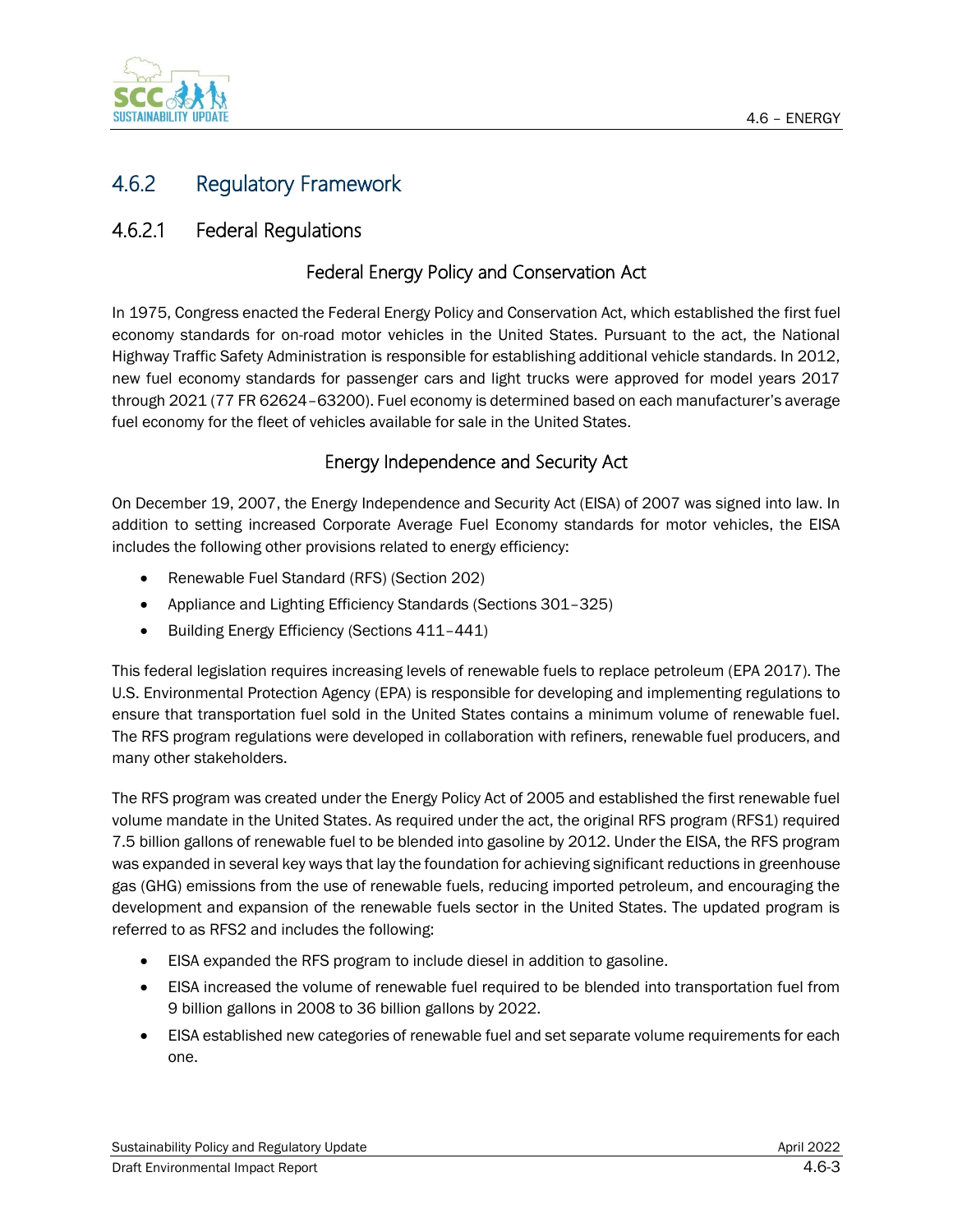

• EISA required the EPA to apply lifecycle GHG performance threshold standards to ensure that each category of renewable fuel emits fewer GHGs than the petroleum fuel it replaces.

Additional provisions of the EISA address energy savings in government and public institutions, research for alternative energy, additional research in carbon capture, international energy programs, and the creation of "green" jobs.

# 4.6.2.2 State Regulations

#### Warren-Alquist Act

The California legislature passed the Warren-Alquist Act in 1974. The Warren-Alquist Act created the CEC. The legislation also incorporated the following three key provisions designed to address energy demand:

- It directed the CEC to formulate and adopt the nation's first energy conservation standards for buildings constructed and appliances sold in California.
- The act removed the responsibility of electricity demand forecasting from the utilities, which had a financial interest in high-demand projections, and transferred it to a more impartial CEC.
- The CEC was directed to embark on an ambitious research and development program, with a particular focus on fostering what were characterized as non-conventional energy sources.

### State of California Energy Action Plan

The CEC and CPUC approved the first State of California Energy Action Plan in 2003. The plan established shared goals and specific actions to ensure that adequate, reliable, and reasonably priced electrical power and natural gas supplies are provided, and identified policies, strategies, and actions that are cost-effective and environmentally sound for California's consumers and taxpayers. In 2005, a second Energy Action Plan was adopted by the CEC and CPUC to reflect various policy changes and actions of the prior 2 years.

At the beginning of 2008, the CEC and CPUC determined that it was not necessary or productive to prepare a new energy action plan. This determination was based, in part, on a finding that the state's energy policies have been significantly influenced by the passage of Assembly Bill (AB) 32, the California Global Warming Solutions Act of 2006 (discussed below). Rather than produce a new energy action plan, the CEC and CPUC prepared an update that examines the state's ongoing actions in the context of global climate change.

### Senate Bills 1078 (2002), 107 (2006), X1-2 (2011), 350 (2015) and 100 (2018)

Senate Bill (SB) 1078 established the California RPS Program and required that a retail seller of electricity purchase a specified minimum percentage of electricity generated by eligible renewable energy resources as defined in any given year, culminating in a 20% standard by December 31, 2017. These retail sellers include electrical corporations, community choice aggregators, and electric service providers. The bill relatedly required the CEC to certify eligible renewable energy resources, design and implement an accounting system to verify compliance with the RPS by retail sellers, and allocate and award supplemental energy payments to cover above-market costs of renewable energy.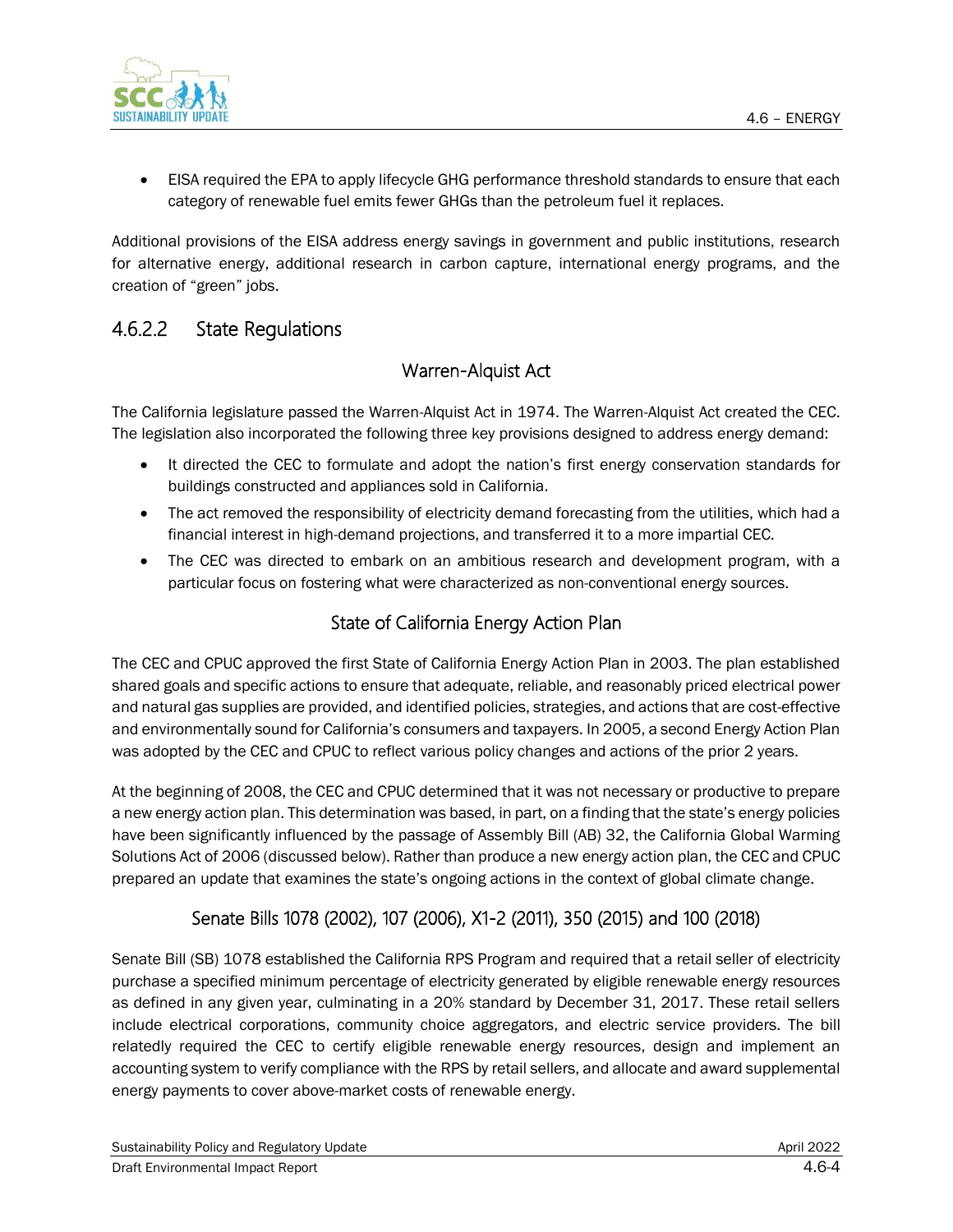

SB 107 (2006) accelerated the RPS established by SB 1078 by requiring that 20% of electricity retail sales be served by renewable energy resources by 2010 (not 2017). Additionally, SB X1-2 (2011) required all California utilities to generate 33% of their electricity from eligible renewable energy resources by 2020. Specifically, SB X1-2 sets a three-stage compliance period: by December 31, 2013, 20% of electricity had to come from renewables; by December 31, 2016, 25% of electricity had to come from renewables; and by December 31, 2020, 33% had to come from renewables.

SB 350 (2015) expanded the RPS by requiring retail seller and publicly owned utilities to procure 50% of their electricity from eligible renewable energy resources by 2030, with interim goals of 40% by 2024 and 45% by 2027.

SB 100 (2018) accelerated and expanded the standards set forth in SB 350 by establishing that 44% of the total electricity sold to retail customers in California per year by December 31, 2024, 52% by December 31, 2027, and 60% by December 31, 2030 be secured from qualifying renewable energy sources. SB 100 also states that it is the policy of the state that eligible renewable energy resources and zero-carbon resources supply 100% of the retail sales of electricity to California. This bill requires that the achievement of 100% zero-carbon electricity does not increase carbon emissions elsewhere in the western grid. Additionally, 100% zero-carbon electricity cannot be achieved through resource shuffling.

Consequently, utility energy generation from non-renewable resources is expected to be reduced based on implementation of the RPS requirements described above.

# Assembly Bill 32 (2006) and Senate Bill 32 (2016)

In 2006, the state legislature enacted AB 32, the California Global Warming Solutions Act of 2006. AB 32 requires California to reduce its GHG emissions to 1990 levels by 2020. In 2016, the Legislature enacted SB 32, which extended the horizon year of the state's codified GHG reduction planning targets from 2020 to 2030, requiring California to reduce its GHG emissions to 40% below 1990 levels by 2030. In accordance with AB 32 and SB 32, the California Air Resources Board (CARB) prepares scoping plans to guide the development of statewide policies and regulations for the reduction of GHG emissions. Many of the policy and regulatory concepts identified in the scoping plans focused on increasing energy efficiencies, using renewable resources, and reducing the consumption of petroleum-based fuels (such as gasoline and diesel). As such, the state's GHG emissions reduction planning framework creates co-benefits for energyrelated resources.

### California Building Standards

Part 6 of Title 24 of the California Code of Regulations was established in 1978 and serves to enhance and regulate California's building standards. Part 6 establishes energy efficiency standards for residential and non-residential buildings constructed in California to reduce energy demand and consumption. Part 6 is updated periodically to incorporate and consider new energy efficiency technologies and methodologies. The current Title 24 standards are the 2019 Title 24 Building Energy Efficiency Standards, which became effective January 1, 2020. In general, single-family residences built to the 2019 standards are anticipated to use approximately 7% less energy (due to energy efficiency measures) than those built to the 2016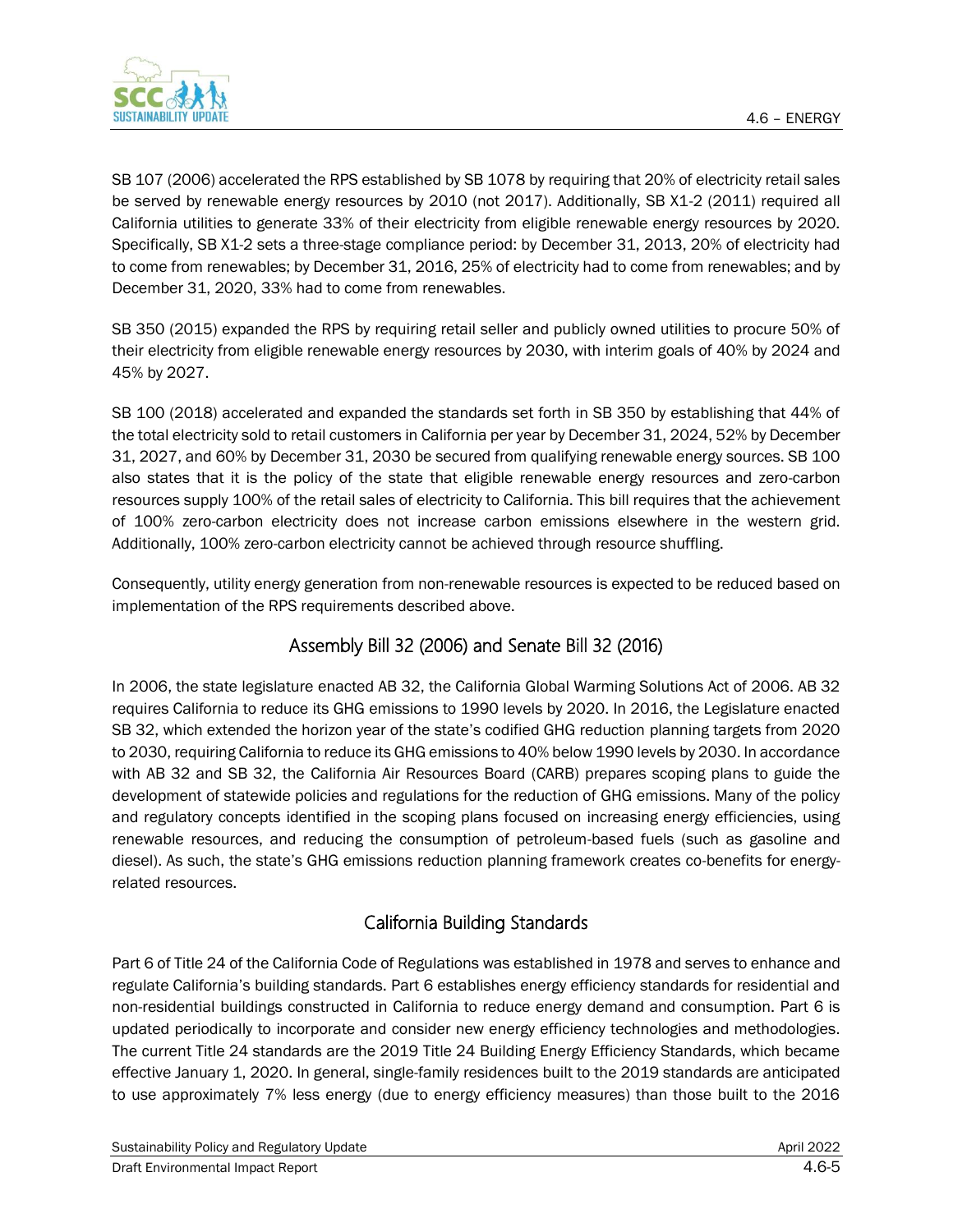

standards; if rooftop solar electricity generation is factored in, single-family residences built under the 2019 standards will use approximately 53% less energy than those under the 2016 standards (CEC 2018). Nonresidential buildings built to the 2019 standards are anticipated to use an estimated 30% less energy than those built to the 2016 standards (CEC 2018).

Title 24 also includes Part 11, California's Green Building Standards (CALGreen). CALGreen establishes minimum mandatory standards as well as voluntary standards pertaining to the planning and design of sustainable site development, energy efficiency (in excess of the California Energy Code requirements), water conservation, material conservation, and interior air quality. The 2019 CALGreen standards are the current applicable standards. For residential projects, some of the key mandatory CALGreen 2019 standards involve electric vehicle (EV) charging for new construction, water conserving plumbing fixtures and fittings, water efficient landscaping, and construction waste management. For nonresidential projects, some of the key mandatory CALGreen 2019 standards involve requirements related to bicycle parking, designated parking for clean air vehicles, EV charging stations, shade trees, water conserving plumbing fixtures and fittings, outdoor potable water use in landscaped areas, recycled water supply systems, construction waste management, excavated soil and land clearing debris, and commissioning (Cal. Code Regs. tit. 24, § 11).

#### State Vehicle Standards

In response to the transportation sector accounting for more than half of California's carbon dioxide (CO2) emissions, AB 1493 was enacted in 2002. AB 1493 required CARB to set GHG emissions standards for passenger vehicles, light-duty trucks, and other vehicles determined by the state board to be vehicles whose primary use is noncommercial personal transportation in the state. The bill required that CARB set GHG emissions standards for motor vehicles manufactured in 2009 and all subsequent model years. The 2009 to 2012 standards resulted in a reduction in approximately 22% of GHG emissions compared to emissions from the 2002 fleet, and the 2013 to 2016 standards resulted in a reduction of approximately 30% compared to the 2002 fleet.

In 2012, CARB approved a new emissions-control program for model years 2017 through 2025. The program combines the control of smog, soot, and global-warming gases with requirements for greater numbers of zero-emissions vehicles into a single package of standards called Advanced Clean Cars. By 2025, when the rules would be fully implemented, new automobiles would emit 40% fewer global-warming gases and 75% fewer smog-forming emissions (CARB 2020). However, in 2018, the EPA and National Highway Traffic Safety Administration published the Safer Affordable Fuel-Efficient (SAFE) Vehicles Rule, which revoked California's authority to set its own GHG emissions standards and set zero-emission vehicle mandates in California. California and 22 other states, as well as the District of Columbia and four cities, filed suit against the EPA. Since a petition for reconsideration of the rule is pending ongoing litigation, the effect of the SAFE Vehicles Rule on the Advanced Clean Cars program is yet to be determined.

Although the primary focus of the state's vehicle standards is on the reduction of air pollutants and GHG emissions, the reduction in demand for petroleum-based fuels is also a benefit of these standards.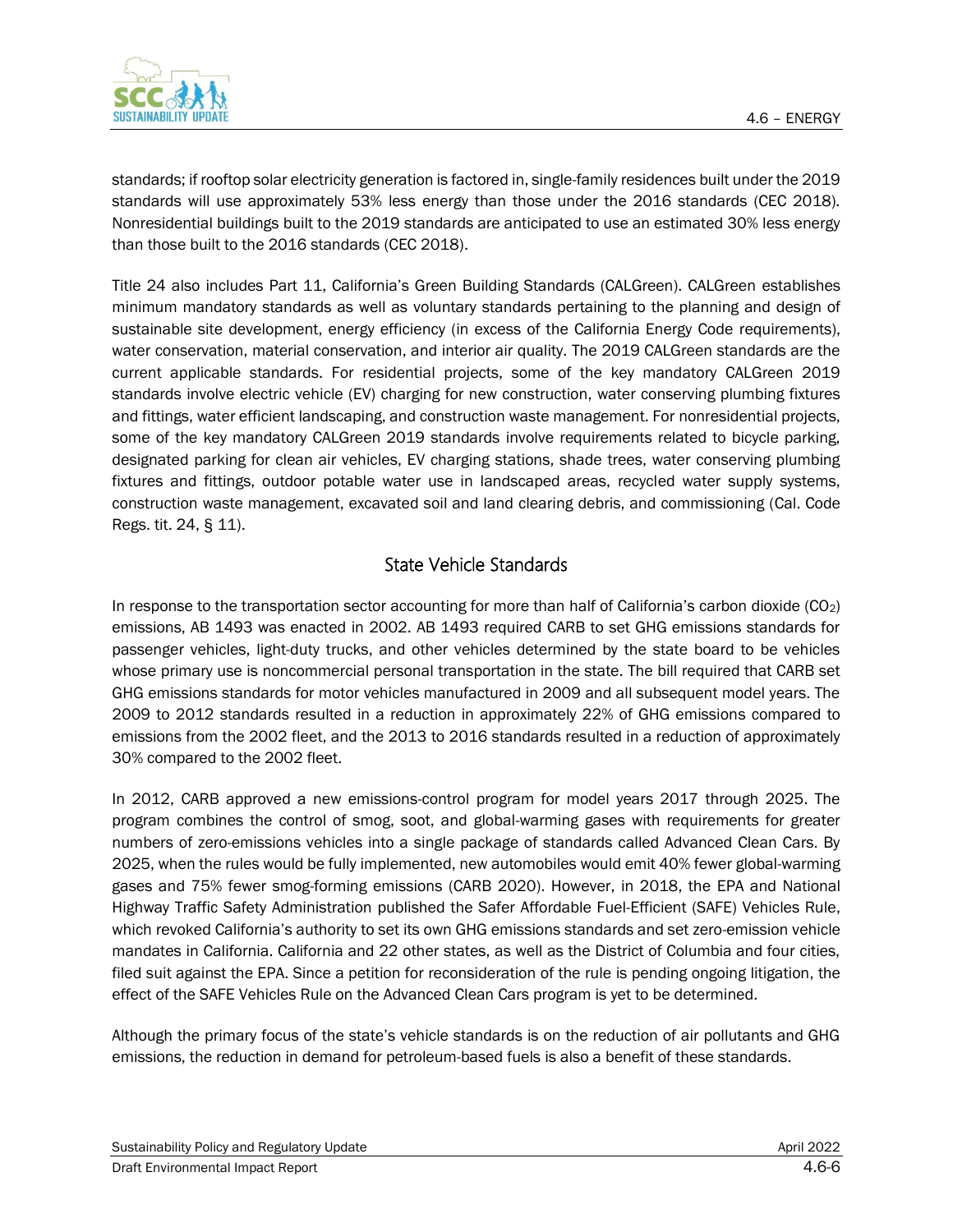

# 4.6.2.3 Local Regulations

#### Metropolitan Transportation Plan/Sustainable Communities Strategy

The Association of Monterey Bay Area Governments (AMBAG) is the Metropolitan Planning Organization (MPO) for the region, which includes Monterey, San Benito, and Santa Cruz counties. AMBAG adopted the Monterey Bay 2040 Moving Forward – 2040 Metropolitan Transportation Plan/Sustainable Communities Strategy (2040 MTP/SCS), the implementation of which is anticipated to achieve a 4%-per-capita reduction and nearly 7%-per-capita reduction in GHG emissions from passenger vehicles by 2020 and 2035, respectively (AMBAG 2018). The 2040 MTP/SCS outlines the region's proposed transportation network, emphasizing multimodal system enhancements, system preservation, and improved access to high quality transit, as well as land use development that complements this transportation network (AMBAG 2018). These transportation strategies would reduce vehicle-miles traveled (VMT) and associated petroleum fuels.

### County of Santa Cruz Climate Action Strategy

The County Board of Supervisors approved the County's Climate Action Strategy (CAS) on February 26, 2013 (Santa Cruz County 2013). The CAS outlines the County's course of action to reduce GHG emissions produced by governmental operations and community activities within unincorporated Santa Cruz County, and includes energy-consumption-reduction measures. The CAS identifies the following eight strategies for the reduction of GHGs from energy use, as well as several related actions for achieving the strategies:

- Develop a Community Choice Aggregation (CCA) Program, if feasible.<sup>2</sup>
- Increase energy efficiency in new and existing buildings and facilities.
- Enhance and expand the Green Business Program.
- Increase local renewable energy generation.
- Public education about climate change and the impacts of individual actions.
- Continue to improve the Green Building Program by exceeding the minimum standards of the state green building code (CALGreen).
- Form partnerships and cooperative agreements among local governments, educational institutions, non-governmental organizations, and private businesses as a cost-effective way to facilitate mitigation and adaptation.
- Reduce energy use for water supply through water conservation strategies.

See Section 4.8, Greenhouse Gas Emissions, for a more detailed description of the County's CAS.

### County of Santa Cruz General Plan/Local Coastal Program

The County of Santa Cruz General Plan/LCP is a comprehensive, long-term planning document for the unincorporated areas of the county and includes the County's LCP, which was certified by the California Coastal Commission in 1994. The County General Plan/LCP provides policies and programs to establish guidelines for

<sup>&</sup>lt;sup>2</sup> This was subsequently completed with the formation of MBCP in 2017.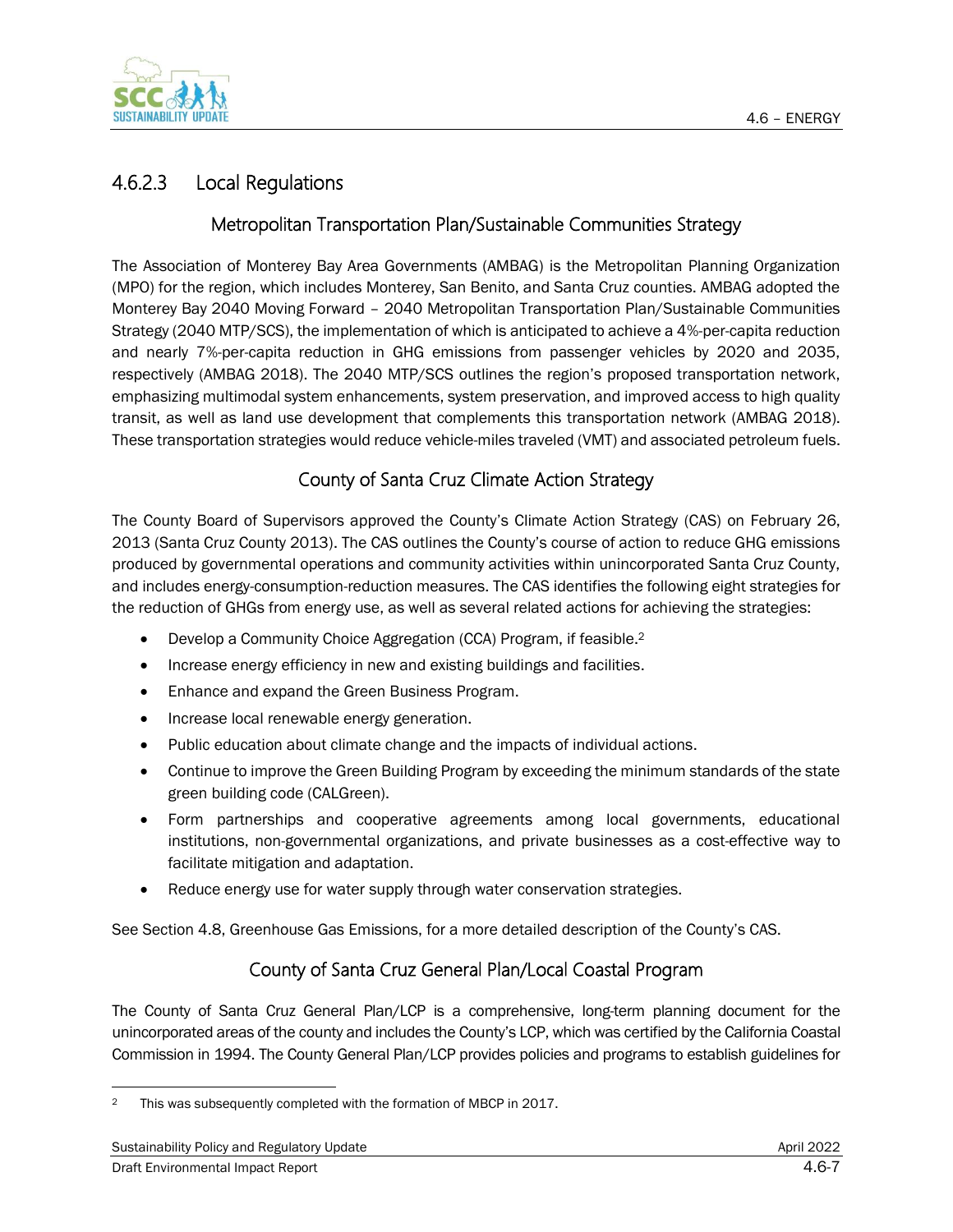

future growth and all types of physical developments. The existing Conservation and Open Space, Public Safety, and Parks, Recreation, and Public Facilities Elements of the County's General Plan/LCP include policies that address energy use and renewable resources. However, the proposed project includes new Agriculture, Natural Resources + Conservation (ARC) and Built Environment (BE) Elements that would replace the existing Conservation and Open Space Element and Land Use Element, respectively, with amendments to some of the existing goals, policies, and implementation strategies as described in Chapter 3 of this EIR. Energy usage is addressed in amendments to the ARC Element (agricultural practices), the BE Element (energy efficiency in built structures), and in the Parks, Recreation + Public Facilities Element (renewable energy sources). These revisions and relevant polices are further reviewed in Section 4.1.3.3 below.

# 4.6.3 Impacts and Mitigation Measures

# 4.6.3.1 Thresholds of Significance

The thresholds of significance used to evaluate the impacts of the proposed project related to energy are based on Appendix G of the CEQA Guidelines and, if applicable, other agency standards, as listed below. A significant impact would occur if the project would:

- ENE-1 Result in potentially significant environmental impact due to wasteful, inefficient, or unnecessary consumption of energy resources, during project construction or operation.
- ENE-2 Result in conflicts with or obstruct a state or local plan for renewable energy or energy efficiency.

### 4.6.3.2 Analytical Methods

#### Potential Growth Assumptions

The proposed project would not directly result in new development but could indirectly lead to future development and redevelopment throughout the county, primarily within urban areas within the County's urban services line, which could result in impacts related to energy consumption. The proposed project does not include amendments to the SCCC that affect energy demand or consumption. The County Design Guidelines component of the proposed project does not include guidelines related to energy consumption.

As described in the Section 4.0, Introduction to Analyses, this EIR estimates of the potential to accommodate approximately 4,500 housing units throughout the county over existing conditions as shown on Table 4.0-2, with approximately 75% projected to occur within urban areas. This EIR estimates the potential to accommodate approximately 6,210,000 square feet of non-residential uses as shown on Table 4.0-3, with approximately 60% expected to occur within urban areas. These forecasts provide an estimate of potential growth that could occur as a result of adoption and implementation of the proposed Sustainability Update for the purpose of evaluation in this EIR. This estimate of growth may or may not occur, and this estimate does not establish a limit to development. Annual limits for residential units are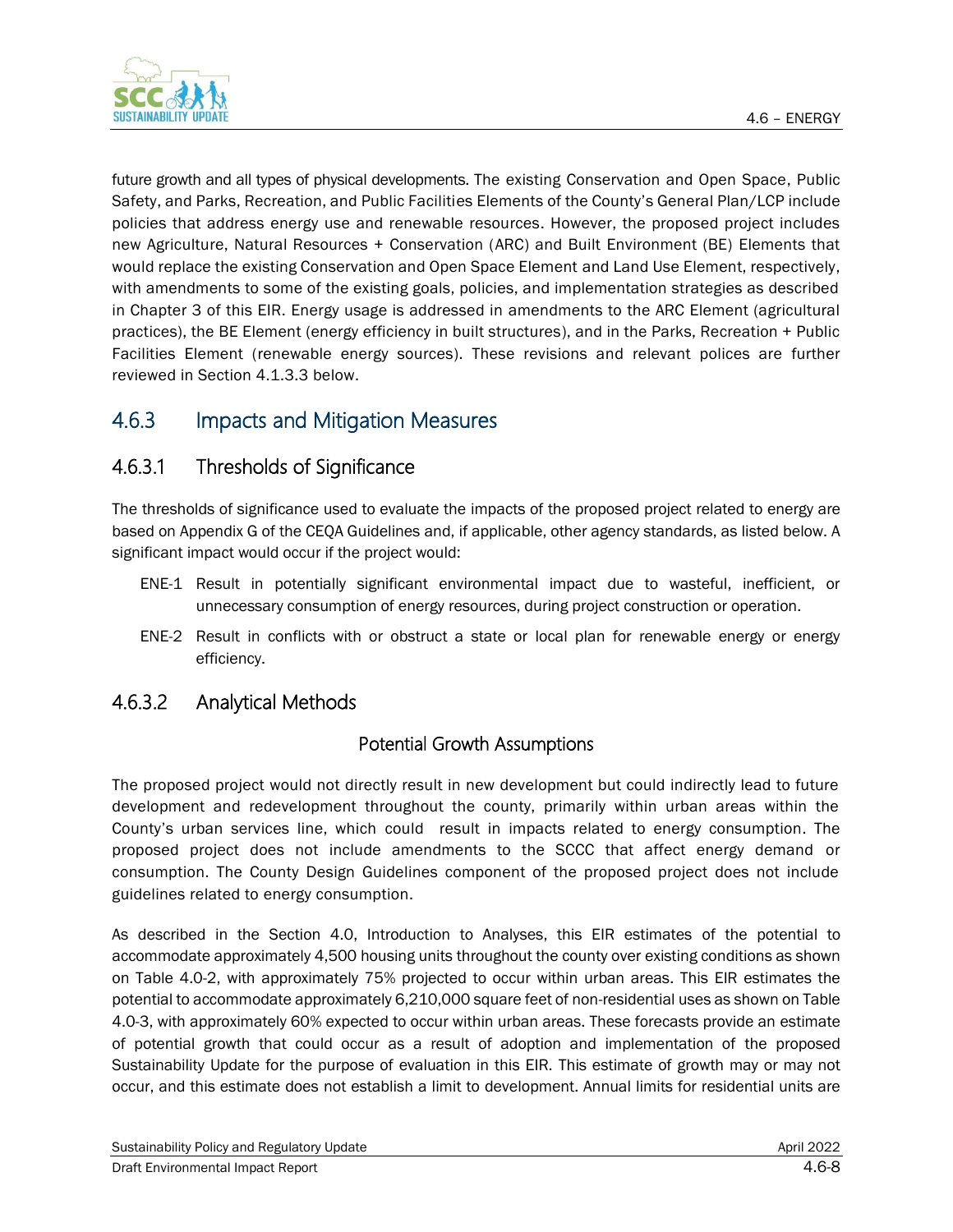

set annually by the County pursuant to Measure J and SCCC provisions as explained in Section 4.13 of this EIR, Population and Housing. Additionally, some of this projected development and growth would occur under the existing General Plan/LCP without the proposed project.

### Energy Demand Methodology

This analysis used the California Emissions Estimator Model (CalEEMod) Version 2020.4.0, which is a statewide computer model developed in cooperation with air districts throughout the state to quantify criteria air pollutant and GHG emissions associated with the construction and operational activities (including energy usage) from a variety of land use projects, such as residential, commercial, and industrial facilities. For the proposed project, no specific development projects are proposed, and no project-site specific development applications have been submitted to the County. Construction energy demand cannot be determined in the absence of specific development projects with identified construction schedules, equipment, and vehicles. As such, this energy assessment is based on longterm operations. A brief overview of the methodology applied to assess the proposed project's potential operational energy impacts is provided below:

- Electricity: The current Title 24, Part 6 standards, referred to as the 2019 Title 24 Building Energy Efficiency Standards, became effective on January 1, 2020. The current version of CalEEMod assumes compliance with the 2019 Title 24 Building Energy Efficiency Standards, which were conservatively applied to both the Project (2040) and Existing (2019) land use scenarios. Electricity required to supply, treat, distribute water and for wastewater treatment was also estimated using CalEEMod.
- Natural Gas: Project (2040) and Existing (2019) scenario land use natural gas usage data were determined using CalEEMod based on the 2019 Title 24 Building Energy Efficiency Standards.
- Petroleum: Potential impacts were assessed through projected traffic trip generation and VMT for the Project (2040) and Existing (2019) scenarios, as provided by the CalEEMod outputs (Appendix I) and traffic data for the project (Appendix G-3). Fuel consumption from vehicle trips was estimated by converting the total  $CO<sub>2</sub>$  emissions anticipated to be generated during each to gallons using conversion factors for  $CO<sub>2</sub>$  to gallons of gasoline or diesel. (The conversion factor for gasoline is 8.78 kilograms per metric ton  $CO<sub>2</sub>$  per gallon, and the conversion factor for diesel is 10.21 kilograms per metric ton CO<sub>2</sub> per gallon (The Climate Registry 2021).) The default fleet mix from CalEEMod was assumed, and data from CARB's EMissions FACtor 2017 (EMFAC2017) model<sup>3</sup> for the county was used to determine the proportion of gasoline and diesel-powered vehicles to estimate total petroleum consumption.

### EIR Notice of Preparation Comments

Public and agency comments were received during the public scoping period in response to the Notice of Preparation (NOP), which is included in Appendix A. A summary of the comments received during the

<sup>&</sup>lt;sup>3</sup> EMFAC is a database of emission factors and other information, such as vehicle population by fuel type, for on-road vehicles.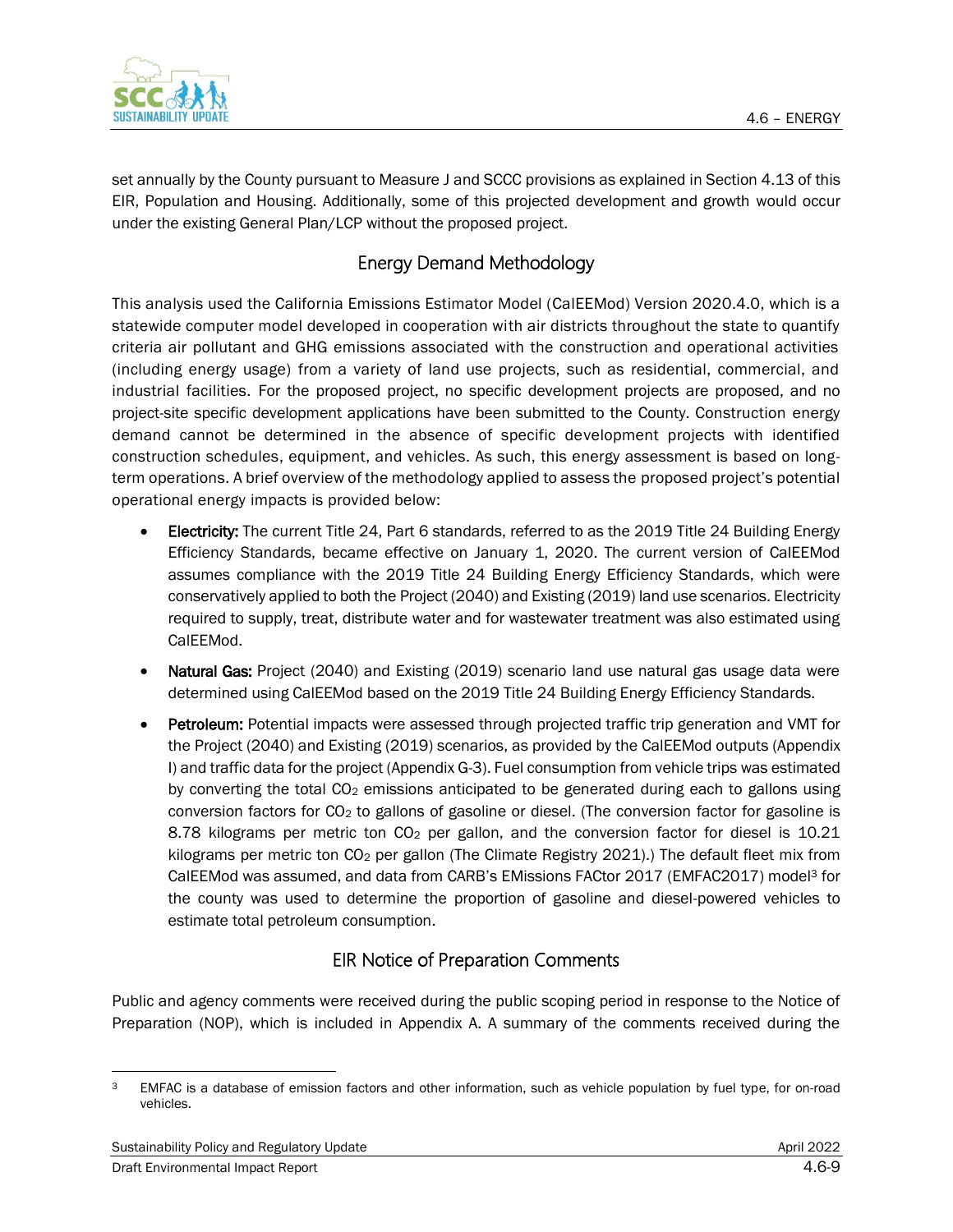

scoping period for this environmental impact report (EIR), as well as written comments received, are included in Appendix B. Comments related to energy included the following:

- Questions about whether new construction would be required to be include solar power and achieve zero carbon emissions.
- Questions about what new standards or incentives could be incorporated into building requirements to ensure that new developments use solar panels and exceed energy efficiency and GHG reduction standards.
- Residential and commercial uses could improve their energy efficiency.
- The EIR should analyze incorporating small power-generating micro-grid projects and identify key areas for this.
- The EIR should analyze restricting building height to no more than three stories for solar benefit.
- Even though Monterey Bay Community Power claims 100% green power, energy demand and use should be addressed in the EIR.

#### 4.3.3.3 Project Impact Analysis

Impact ENE-1: Wasteful, Inefficient, or Unnecessary Energy Consumption (Significance Threshold ENE-1). Adoption and implementation of the proposed Sustainability Update would not result in potentially significant environmental impact due to wasteful, inefficient, or unnecessary consumption of energy resources. (*Less than Significant).*

#### **Electricity**

Project (2040) and Existing (2019) scenario land uses would require electricity for multiple purposes including, but not limited to, building heating and cooling, lighting, appliances, and electronics. Additionally, the supply, conveyance, treatment, and distribution of water used by the land uses would indirectly result in electricity usage (see Appendix I for calculations). Table 4.6-1 presents the net increase in electricity demand for the project.

According to these estimations, land uses under the Project (2040) scenario would consume approximately 868,276,380 kWh per year. The electricity consumption of land uses under the Existing (2019) scenario was estimated to be approximately 758,610,167 kWh per year. As such, the net increase in electricity consumption for the proposed project would be 109,666,214 kWh per year.<sup>4</sup>

Notably, the use of CalEEMod to estimate energy is conservative, since it is based on land use inputs and statewide usage factors for residential and non-residential development rather than actual usage data for the county. For example, the AMBAG County of Santa Cruz 2019 Community-Wide Greenhouse Gas Inventory Report (AMBAG 2021) estimated an actual non-governmental community-wide electricity demand in the county of 483,791,954 kWh per year for 2019, as compared to the 758,610,167 kWh per year estimated with CalEEMod existing conditions. However, CalEEMod was used in order to provide an "apples-to-apples" comparison for the Existing (2019) and Project (2040) scenarios.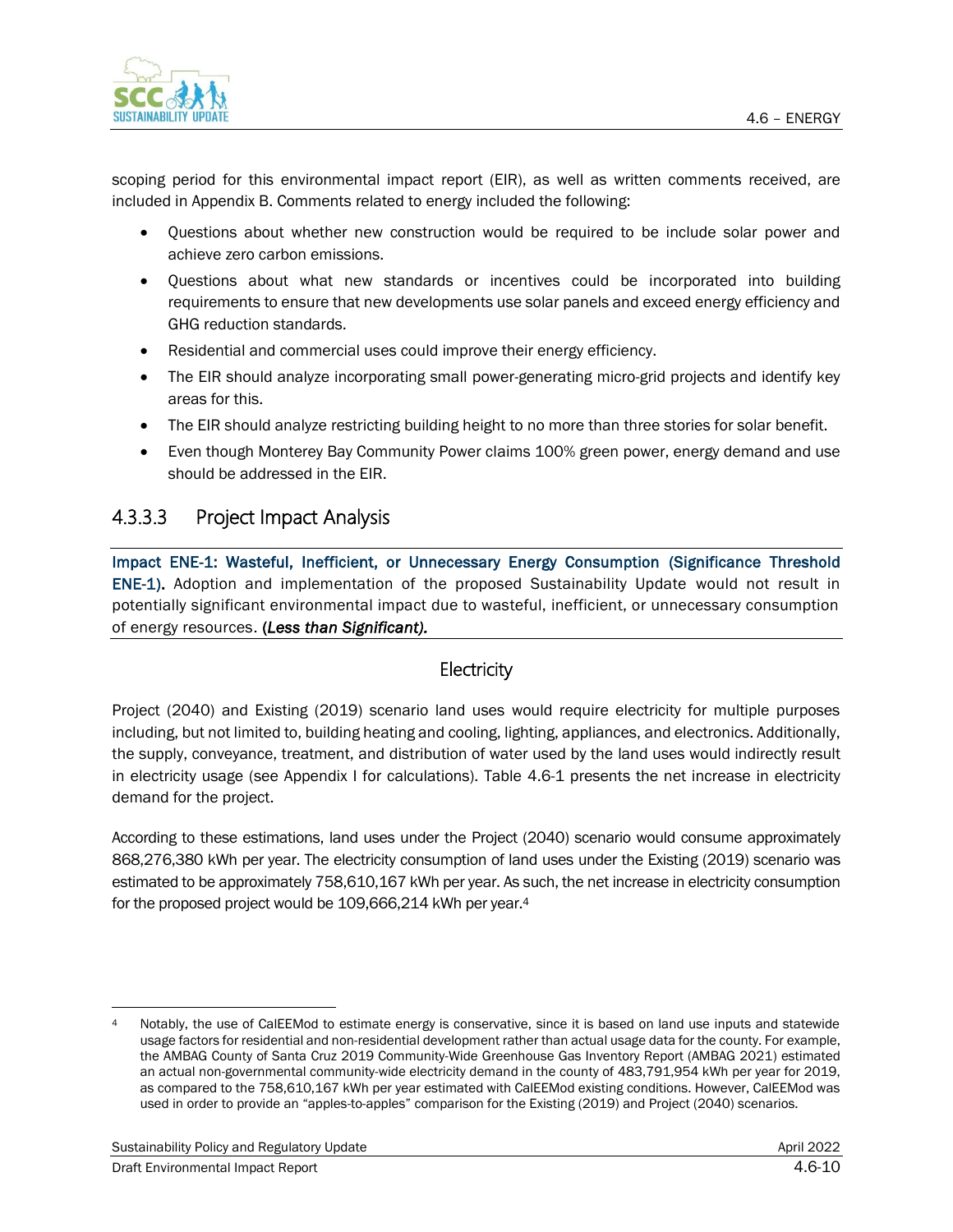

| Scenario<br>kWh/Year                                        |                |  |  |  |
|-------------------------------------------------------------|----------------|--|--|--|
| Project (2040)                                              |                |  |  |  |
| <b>Buildings</b>                                            | 791,495,300.00 |  |  |  |
| Water/Wastewater                                            | 76,781,080.36  |  |  |  |
| <b>Total Project Demand</b>                                 | 868,276,380.36 |  |  |  |
| Existing (2019)                                             |                |  |  |  |
| <b>Buildings</b>                                            | 692,216,740.00 |  |  |  |
| Water/Wastewater                                            | 66,393,426.55  |  |  |  |
| <b>Total Existing Use Demand</b>                            | 758,610,166.55 |  |  |  |
| Net Increase in Electricity Demand (Project minus Existing) | 109,666,213.82 |  |  |  |

#### Table 4.6-1. Annual Electricity Demand

Source: Appendix I.

Note: kWh = kilowatt-hour.

However, future growth would occur under the existing General Plan/LCP without the proposed project, and, therefore, a portion of the net increase of electricity use would be attributable to the anticipated land use development under the existing General Plan/LCP. Thus, a comparison of electricity consumption under the proposed project versus that under the existing General Plan/LCP would result in a reduced net increase in energy as compared to Table 4.6-1. In addition, the electricity demand calculation for the Project (2040) and Existing (2019) scenarios assumes compliance with the Title 24 standards for 2019. Of note, application of the 2019 Title 24 standards to the Project (2040) land uses would be conservative since future land uses will be required to comply with the then-current (i.e., higher efficiency) standards. In addition, assuming the 2019 Title 24 standards for the Existing (2019) land uses is also conservative, since many of the uses were constructed according to previous (i.e., less efficient) standards. As such, the proposed project's net increase in electricity consumption would be lower than what is shown in Table 4.6-1.

In summary, although electricity consumption in the county would increase in the Project (2040) scenario, land uses to be developed would be required to comply with the efficiency standards of the California Building Code (Title 24 Part 6 and Part 11), and the additional electricity demand for the proposed project would not be unusual or wasteful as compared to overall local and regional demand for energy resources. In addition, the proposed project includes a number of amended policies in the County's General Plan/LCP that seek to improve energy efficiency and encourage alternative energy, as summarized on Table 4.6-2, which would also serve to reduce/minimize energy consumption. For these reasons, electricity consumption of the proposed project would not be considered inefficient or wasteful, and impacts would be less than significant.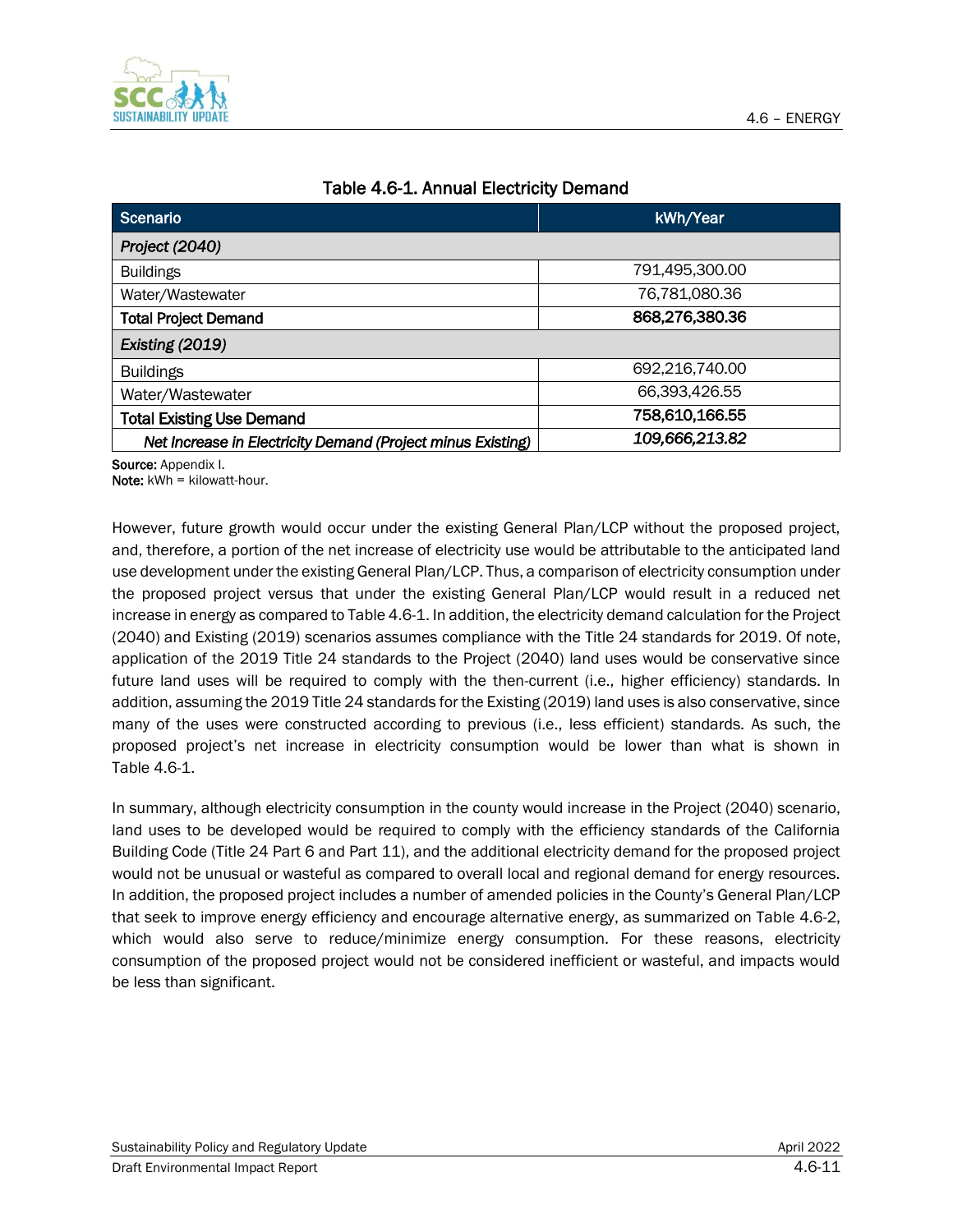

| <b>Potential Impact</b>                                                     | <b>Policies</b>                                                                                                                                                                                                                                                                                                                                                  |  |  |
|-----------------------------------------------------------------------------|------------------------------------------------------------------------------------------------------------------------------------------------------------------------------------------------------------------------------------------------------------------------------------------------------------------------------------------------------------------|--|--|
| Wasteful, inefficient, or<br>unnecessary consumption of<br>energy resources | Encourage energy-efficient and resource protection agricultural practices<br>٠<br>such as organic farming, integrated pest management, biodynamic<br>cultivation, and utilization of agricultural wastes and crop residues for<br>fertilizer and on-site energy production, (ARC-1.5)<br>Encourage building and site designs that conserve energy (Objective BE- |  |  |
|                                                                             | 4.2)                                                                                                                                                                                                                                                                                                                                                             |  |  |
|                                                                             | Encourage development that is aligned with the County CAS. (BE-4.2.1)                                                                                                                                                                                                                                                                                            |  |  |
|                                                                             | Enable passive solar heating and lighting through building location,<br>orientation and massing. Achieve r energy conservation with energy-<br>efficient building envelopes, lighting, heating, cooling, and ventilation<br>systems, and renewable energy design components. (BE-4.2.7)                                                                          |  |  |
|                                                                             | Provide infrastructure to support and incentivize zero and low emissions<br>vehicles (plug in and hybrid plug-in vehicles). (AM-10.1.4)                                                                                                                                                                                                                          |  |  |
|                                                                             | Encourage energy-efficient and resource protective agricultural practices.<br>$(ARC-1.5.1)$                                                                                                                                                                                                                                                                      |  |  |
|                                                                             | Encourage use of alternative energy sources to maximize energy<br>efficiency. (ARC-2.1.5)                                                                                                                                                                                                                                                                        |  |  |
|                                                                             | Encourage open ventilation in greenhouses and fans that maximize<br>energy efficiency. (ARC-2.1.6)                                                                                                                                                                                                                                                               |  |  |
|                                                                             | Promote the reclamation and reuse of energy. (PPF-4.3.1)                                                                                                                                                                                                                                                                                                         |  |  |
|                                                                             | Encourage industrial developments to spearate toxins from waste wateer<br>in order to facilitate sewage conversion for energy. (PPF-4.3.4)                                                                                                                                                                                                                       |  |  |
|                                                                             | Consider the development of municipal solar utilities to increase access<br>to renewable energy sources. (PPF-4.6.8)                                                                                                                                                                                                                                             |  |  |
|                                                                             | Support increased energy efficiency in new and existing buildings and<br>public facilities. (PPF-4.6.9)                                                                                                                                                                                                                                                          |  |  |

#### Table 4.6-2. Proposed and Retained Policies that Avoid/Minimize Energy Impacts

#### Natural Gas

Natural gas consumption during operation of land uses under the Project (2040) and Existing (2019) scenarios would be required for various purposes, including building heating and cooling. CalEEMod was used to estimate natural gas demand for both scenarios (see Appendix I for calculations). Table 4.6-3 presents the net increase in natural gas demand for the proposed project.

According to these estimations, natural gas demand under the Project (2040) scenario would consume approximately 2,058,293,500 kBTU per year. Under the Existing (2019) scenario, it is estimated that 1,787,878,700 kBTU per year is used by the existing uses. As such, the net increase in natural gas consumption for the proposed project would be 270,414,800 kBTU per year.<sup>5</sup> However, future growth would

<sup>&</sup>lt;sup>5</sup> As with electricity, the use of CalEEMod to estimate natural gas is conservative, since it is based on land use inputs and statewide usage factors for residential and non-residential development, rather than actual usage data for the County. However, CalEEMod was used in order to provide an "apples-to-apples" comparison for the Existing (2019) and Project (2040) scenarios.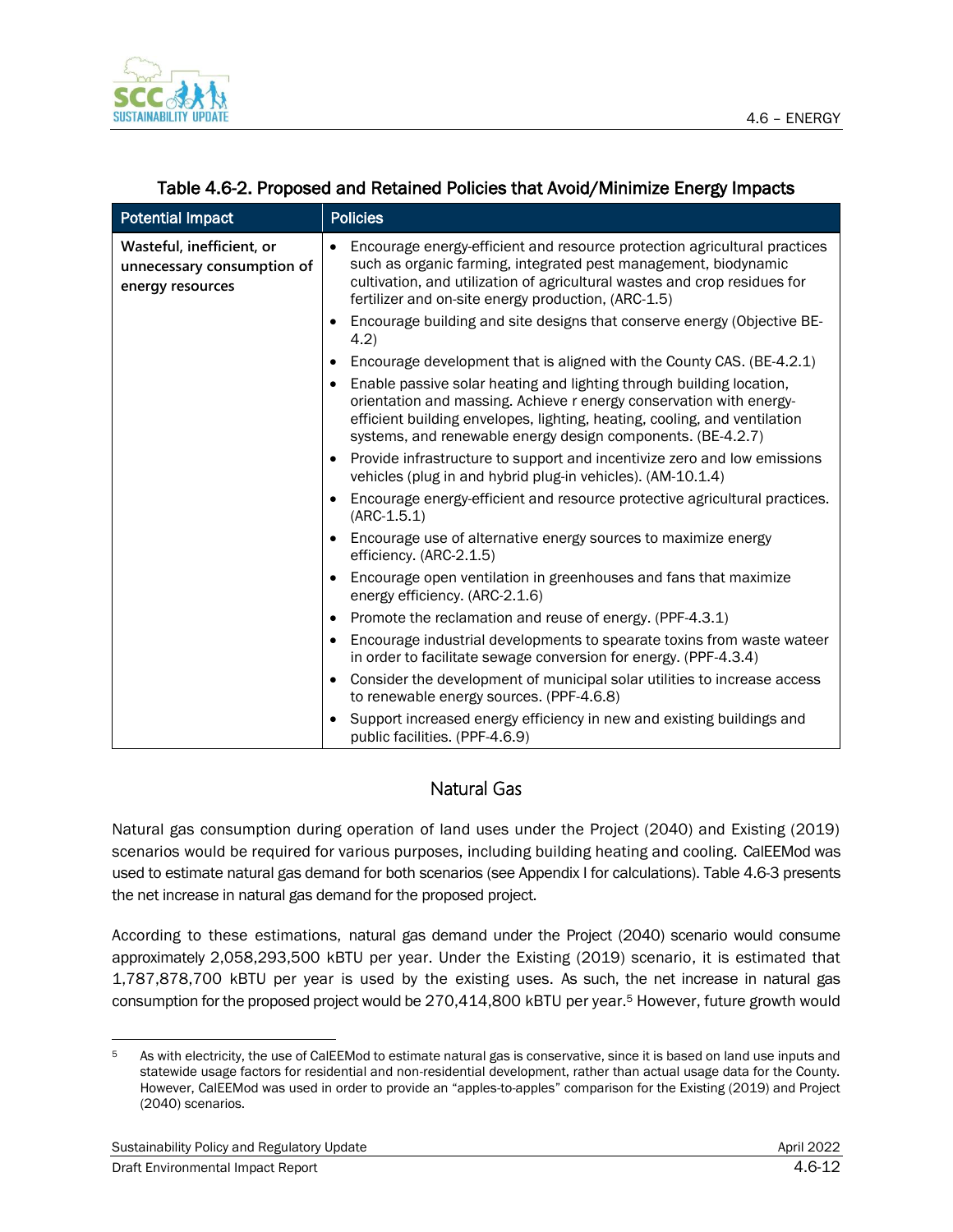

occur under the existing General Plan/LCP without the proposed project, and, therefore, a portion of the net increase of natural gas use would be attributable to the anticipated land use development under the existing General Plan/LCP. Thus, a comparison of natural gas demand under the proposed project versus that under the existing General Plan/LCP would result in a reduced net increase in energy as compared to Table 4.6-3.

| Scenario                                                    | kBtu/Year        |
|-------------------------------------------------------------|------------------|
| Project (2040) Buildings                                    | 2,058,293,500.00 |
| Existing (2019) Buildings                                   | 1,787,878,700.00 |
| Net Increase in Natural Gas Demand (Project minus Existing) | 270,414,800.00   |

Source: Appendix I.

Note: kBtu = thousand British thermal units.

According to these estimations, natural gas demand under the Project (2040) scenario would consume approximately 2,058,293,500 kBTU per year. Under the Existing (2019) scenario, it is estimated that 1,787,878,700 kBTU per year is used by the existing uses. As such, the net increase in natural gas consumption for the proposed project would be 270,414,800 kBTU per year.<sup>6</sup> However, future growth would occur under the existing General Plan/LCP without the proposed project, and, therefore, a portion of the net increase of natural gas use would be attributable to the anticipated land use development under the existing General Plan/LCP. Thus, a comparison of natural gas demand under the proposed project versus that under the existing General Plan/LCP would result in a reduced net increase in energy as compared to Table 4.6-3.

As described above, application of the 2019 Title 24 standards to the Project (2040) land uses would be conservative since future land uses will be required to comply with the then-current (i.e., higher efficiency) standards. In addition, assuming the 2019 Title 24 standards for the Existing (2019) land uses is also conservative, since many of the uses were constructed according to previous (i.e., less efficient) standards. As such, the proposed project's net increase in natural gas consumption would be lower than what is shown in Table 4.6-3.

In summary, although natural gas consumption in the county would increase from buildout of the Project (2040) scenario, land uses to be developed would be required to comply with the efficiency standards of the California Building Code (Title 24 Part 6 and Part 11), and the additional demand for the proposed project would not be unusual or wasteful as compared to overall local and regional demand for energy resources. For these reasons, the natural gas consumption of the proposed project would not be considered inefficient or wasteful, and impacts would be less than significant.

<sup>6</sup> As with electricity, the use of CalEEMod to estimate natural gas is conservative, since it is based on land use inputs and statewide usage factors for residential and non-residential development, rather than actual usage data for the county. However, CalEEMod was used in order to provide an "apples-to-apples" comparison for the Existing (2019) and Project (2040) scenarios.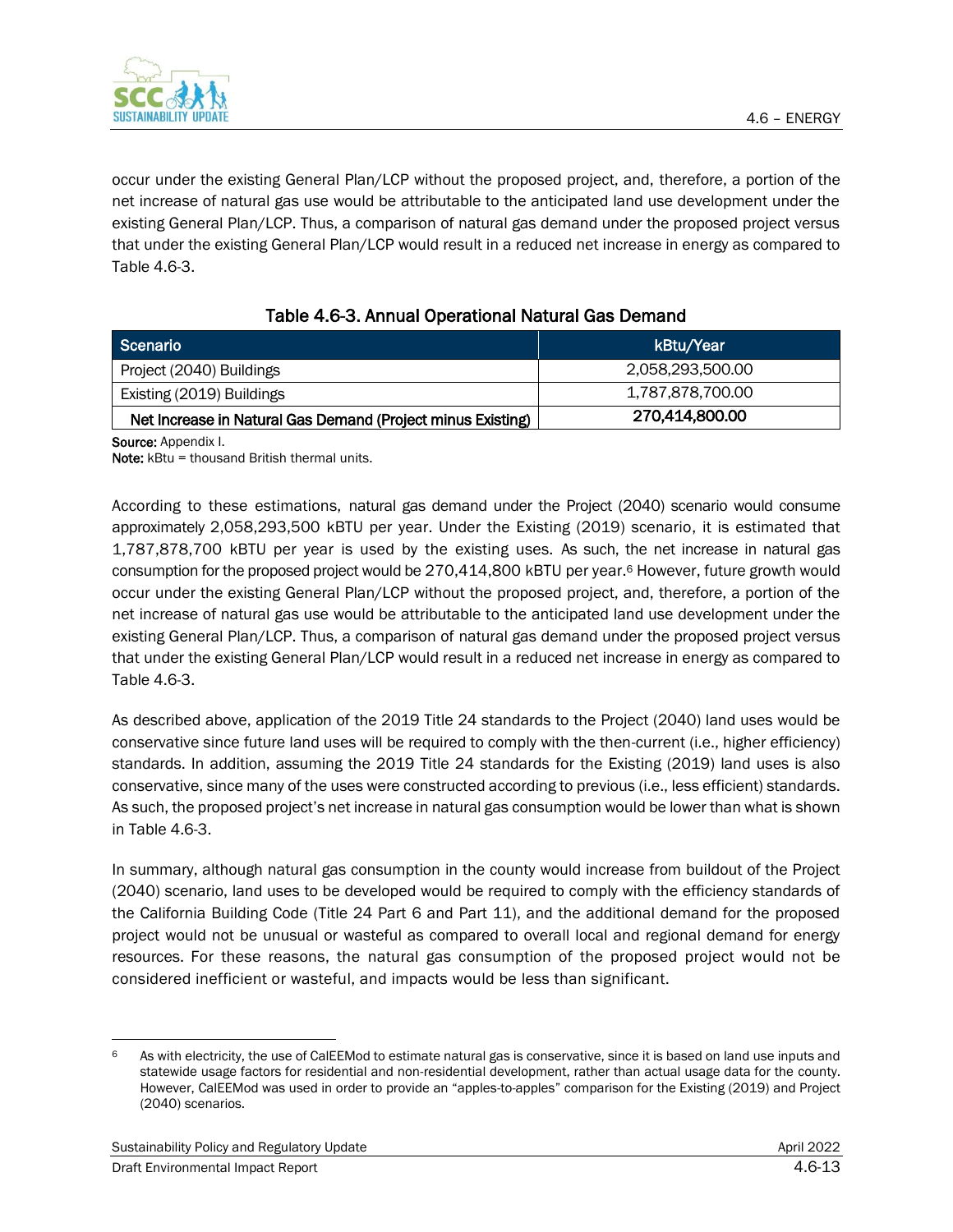

# Petroleum

Petroleum fuel consumption associated with motor vehicles traveling to and from land uses in the county under the Project (2040) and Existing (2019) scenarios is a function of the VMT and vehicle fuel efficiency. The daily VMT attributable to the Project (2040) is estimated to be 5,660,807 VMT, and daily VMT attributable to the Existing (2019) uses is estimated to be 5,074,497 VMT (Kimley-Horn, personal communication, September 2021). The fuel estimates for the Project (2040) and Existing (2019) uses were back calculated based on the total CO<sub>2</sub> emissions from CalEEMod and are provided in Table 4.6-4.

As depicted in Table 4.6-4, the land uses under the Project (2040) scenario would consume approximately 50,959,910 gallons of petroleum per year during operation and the Existing (2019) scenario is estimated to consume approximately 76,147,492 gallons of petroleum per year. <sup>7</sup> As such, the proposed project would lead to an annual net reduction of 25,187,582 gallons of petroleum consumption.

| <b>Scenario</b>                                         | Vehicle<br>MT CO <sub>2</sub> | Kg CO <sub>2</sub> /<br>Gallon | Gallons           |  |  |
|---------------------------------------------------------|-------------------------------|--------------------------------|-------------------|--|--|
| Project (2040)                                          |                               |                                |                   |  |  |
| Gasoline                                                | 432,248.15                    | 8.78                           | 49,230,996.63     |  |  |
| Diesel                                                  | 17,652.21                     | 10.21                          | 1,728,913.47      |  |  |
| <b>Total Project Petroleum Use</b>                      |                               |                                | 50,959,910.10     |  |  |
| Existing (2019)                                         |                               |                                |                   |  |  |
| Gasoline                                                | 637,136.79                    | 8.78                           | 72,566,832.71     |  |  |
| <b>Diesel</b>                                           | 36,558.53                     | 10.21                          | 3,580,659.20      |  |  |
| <b>Total Existing Petroleum Use</b>                     |                               |                                | 76,147,491.91     |  |  |
| Net Change in Petroleum Demand (Project minus Existing) |                               |                                | (25, 187, 581.81) |  |  |

#### Table 4.6-4. Annual Operational Petroleum Demand

Sources: Trips and vehicle CO<sub>2</sub> (Appendix I; kg CO<sub>2</sub>/Gallon (The Climate Registry 2020). Notes: MT = metric ton;  $CO_2$  = carbon dioxide; kg = kilogram.

(Parentheses) indicate a negative number (i.e., reduction).

As indicated in Table 4.6-4, operation of the proposed project is expected to use decreasing amounts of petroleum over time, primarily due to advances in fuel economy and the increasing use of EVs. As discussed under Section 4.6.2, there are numerous regulations in place that require and encourage increased fuel efficiency. For example, CARB has adopted an approach to passenger vehicles that combines the control of smog-causing pollutants and GHG emissions into a single, coordinated package of standards. The approach also includes efforts to support and accelerate the number of plug-in hybrids and zero-emissions vehicles in California (CARB 2011). Also, use of transit and non-vehicular modes of transportation is anticipated to increase over time, as local and regional plans and policies facilitating increased use and development of transit and non-vehicular transportation modes are implemented. Finally, development accommodated by the proposed project is the type of compact land use development that is encouraged

The back calculation to estimate petroleum based on the total  $CO<sub>2</sub>$  from CalEEMod is conservative, since it is based on land use inputs and statewide usage factors for residential and non-residential development, rather than actual usage data for the county. However, CalEEMod was used in order to provide an "apples-to-apples" comparison for the Existing (2019) and Project (2040) scenarios.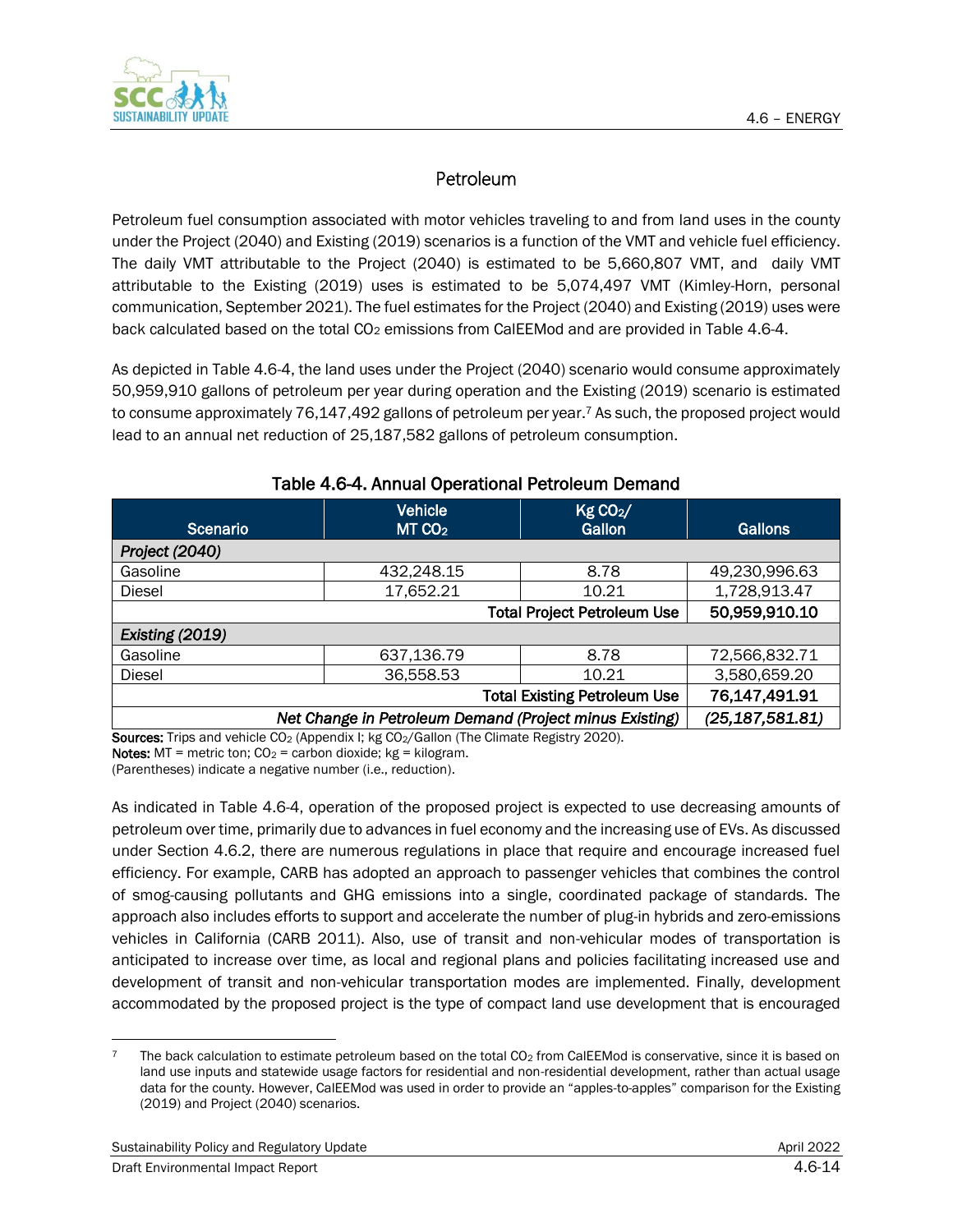4.6 – ENERGY



by AMBAG to reduce VMT, and the project also includes the expansion of multi-modal transportation options in order to achieve the energy use and GHG reductions from the land use and transportation sectors.

Given these considerations, the petroleum consumption associated with the proposed project would not be considered inefficient or wasteful, and impacts would be *less than significant*.

#### Mitigation Measures

No mitigation measures are required as a significant impact has not been identified.

Impact ENE-2: Conflict with Energy Plans (Significance Threshold ENE-2). Adoption and implementation of the proposed Sustainability Update would not result in conflicts with or obstruct a state or local plan for renewable energy or energy efficiency. (*Less than Significant).*

Land uses to be developed under the Project (2040) scenario would be subject to and would comply with, at a minimum, the California Building Energy Efficiency Standards (24 CCR, Part 6). Part 6 of Title 24 establishes energy efficiency standards for residential and non-residential buildings constructed in California in order to reduce energy demand and consumption. Part 6 is updated periodically to incorporate and consider new energy efficiency technologies and methodologies. As such, land uses under the proposed project would comply with the then-current California code requirements for energy efficiency at the time of development.

Part 11 of Title 24 sets forth voluntary and mandatory energy measures that are applicable to the proposed project under CALGreen. CALGreen institutes mandatory minimum environmental performance standards for all ground-up, new construction of commercial, low-rise residential, high-rise residential, state-owned buildings, schools, and hospitals, as well as certain residential and non-residential additions and alterations.

Furthermore, as explained in Section 4.6.1, 3CE started providing clean energy to the county as of 2018. 3CE is on a pathway to 60% clean and renewable energy by 2025 and 100% clean and renewable energy by 2030 (3CE 2021b). Although residents and commercial tenants are automatically enrolled into the default tier of 3CE, recognizing the diverse needs of the community, customers can either stay with the default tier, opt out of using 3CE altogether, or opt up to 100% clean and renewable energy. Overall, however, the county's procurement of energy through 3CE and the projected 100% clean and renewable energy sourcing by 2030 will give customers the option of purchasing this clean energy 15 years ahead of California's SB 100 requirement of zero carbon energy by 2045.

Lastly, the County adopted its CAS in 2013, which sets forth strategies and actions the County can take in order to reduce GHG emissions. The County has implemented a variety of strategies from the plan to achieve GHG reductions, efforts which will continue in the future. The proposed project will not conflict with the County's ability to implement the CAS.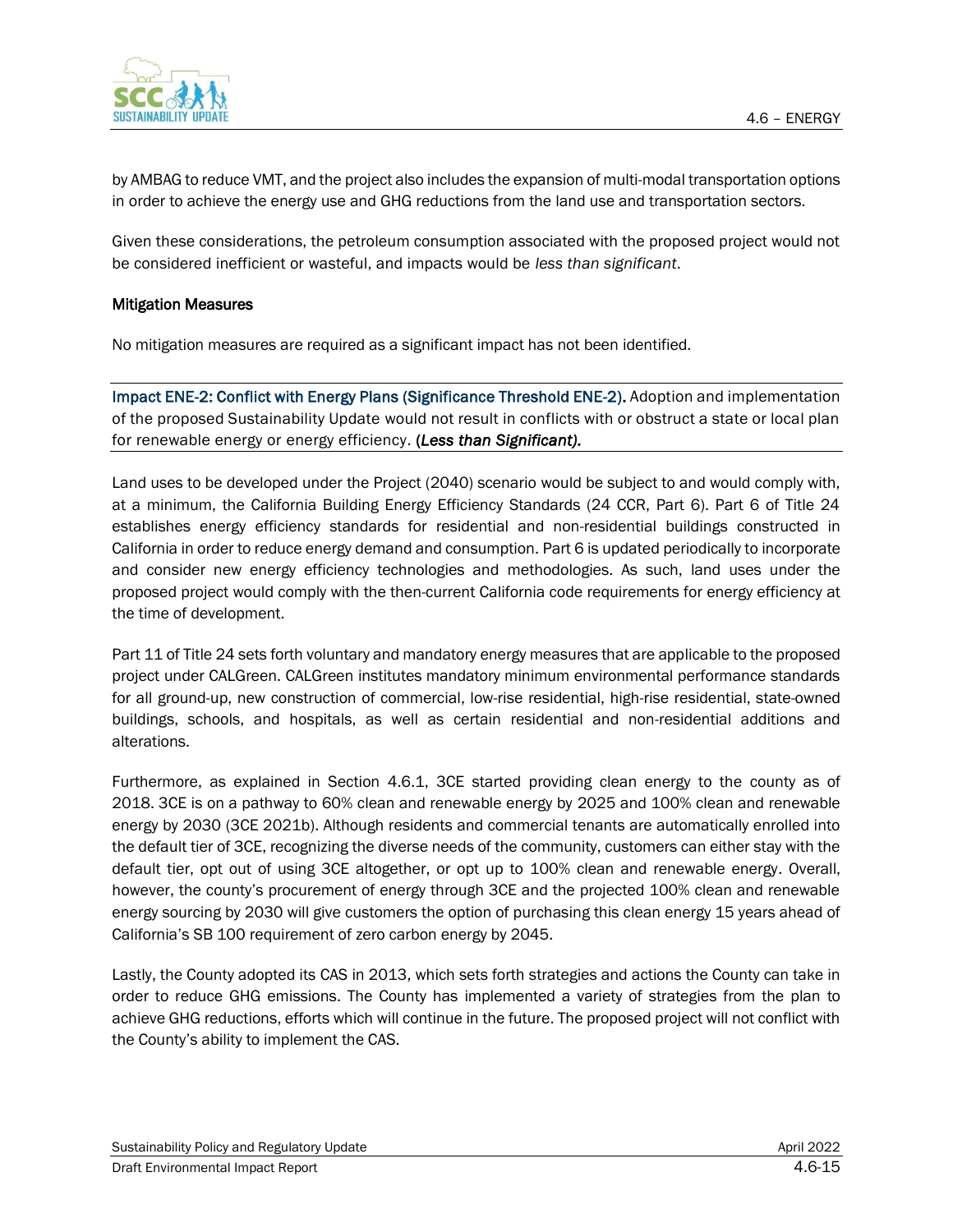

Because the land uses to be developed under the proposed project would comply with all applicable energy standards and regulations and policies within the proposed General Plan/LCP amendments also focus on compact growth, efficient energy use, and renewable energy, the project would result in *a less-than-significant impact* associated with the potential to conflict or obstruct a state or local plan for renewable energy or energy efficiency.

#### Mitigation Measures

No mitigation measures are required as a significant impact has not been identified.

### 4.6.3.4 Cumulative Impact Analysis

The proposed project, in combination with past, present, and reasonably foreseeable future development, would not result in a significant cumulative impact related to energy. The geographic area considered for the analysis of cumulative energy impacts is Santa Cruz County. Potential cumulative impacts on energy would result if the proposed project, in combination with past, present, and future projects, would result in the wasteful or inefficient use of energy. Significant energy impacts could result from development that would not incorporate sufficient building energy efficiency features, achieve building energy efficiency standards, or if projects result in the unnecessary use of energy during construction or operation.

As discussed in Impact ENE-1 and Impact ENE-2, the proposed project would not result in wasteful, inefficient, or unnecessary use of energy, nor would it conflict with an applicable plan. The cumulative projects listed in Table 4.0-1 consist of residential, commercial, mixed-use, and transportation projects in the county. While some of these projects could result in increases in energy consumption during their operation, the increased demand is also anticipated to be minimal relative to statewide energy usage and would not contribute to any potentially significant cumulative energy impacts. It is also noted that any commercial and residential cumulative projects that may take place in the county that include long-term energy demand would be subject to CALGreen, which provides energy efficiency standards. In addition, cumulative projects would be required to meet or exceed the Title 24 building standards, as applicable, further reducing the inefficient use of energy. Future development would also be required to meet even more stringent requirements, including the objectives set forth in the December 2017 CARB Scoping Plan and Part 6 of Title 24 of the California Code of Regulations, which seek to make all newly constructed residential homes produce a sustainable amount of renewable energy through the use of on-site photovoltaic solar systems. Furthermore, various federal and state regulations, including the Low Carbon Fuel Standard, Pavley Clean Car Standards, and Low Emission Vehicle Program, would serve to reduce the transportation fuel demand of cumulative projects.

For the reasons above, the proposed project, together with the cumulative projects, would not result in wasteful, inefficient, or unnecessary use of energy or conflicts with applicable plans, and would not result in a significant cumulative impact related to energy.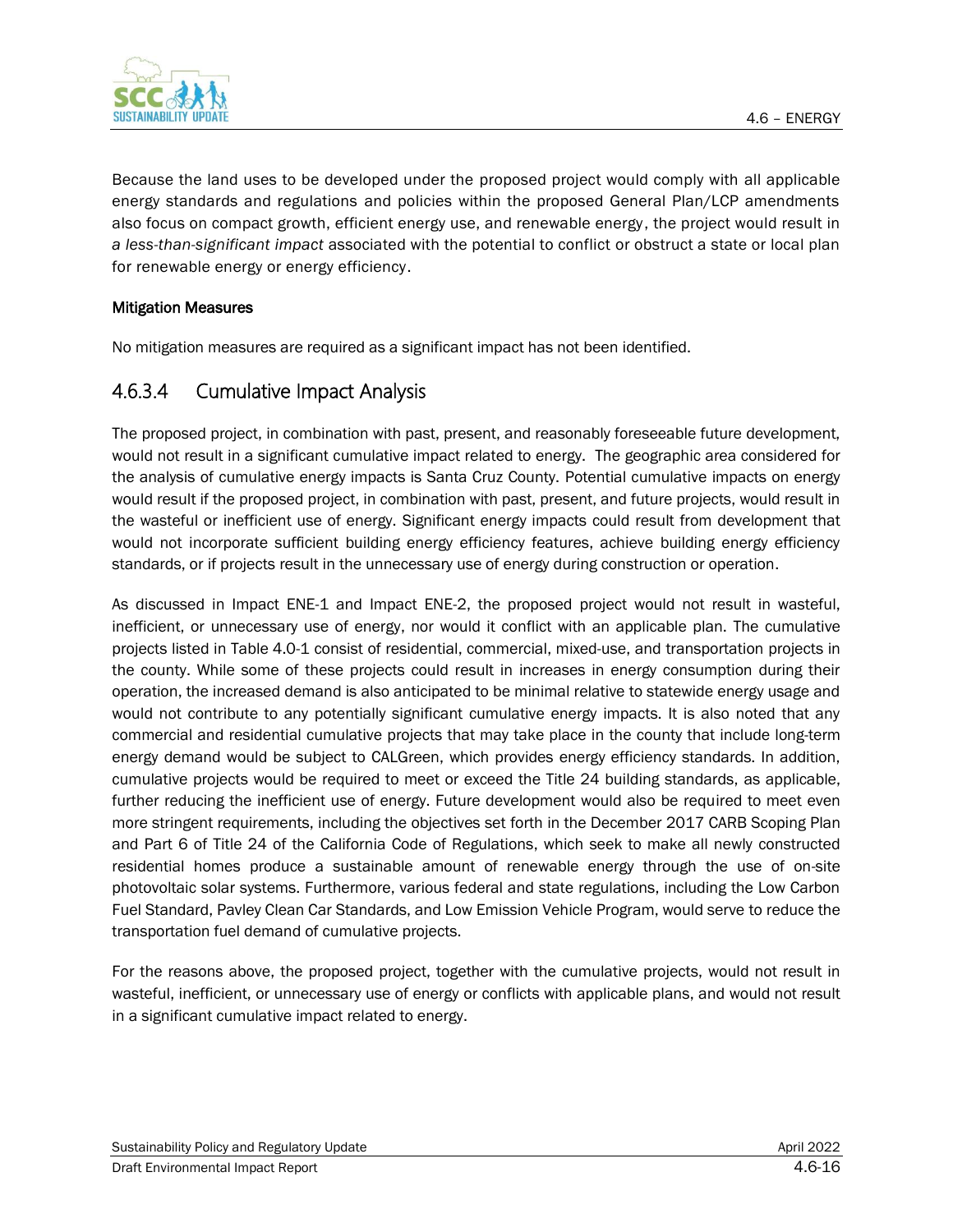

# 4.6.4 References

- 3CE (Central Coast Community Energy). 2021a. "Unifying the Central Coast." Accessed May 14, 2021 at [https://3cenergy.org/unify-central-coast/.](https://3cenergy.org/unify-central-coast/)
- 3CE. 2021b. "Understanding Clean Energy." Accessed October 15, 2021 at [https://3cenergy.org/understanding-clean-energy/.](https://3cenergy.org/understanding-clean-energy/)
- AMBAG (Association of Monterey Bay Area Governments). 2021. County of Santa Cruz 2019 Community-Wide Greenhouse Gas Inventory Report. September 2021.Prepared for the County of Santa Cruz. Funded by Central Coast Community Energy.
- CARB (California Air Resources Board). 2020. "Advanced Clean Cars Program: About." Accessed October 14, 2020 at [https://ww2.arb.ca.gov/our-work/programs/advanced-clean-cars-program/about.](https://ww2.arb.ca.gov/our-work/programs/advanced-clean-cars-program/about)
- CEC (California Energy Commission). 2018. 2019 Building Energy Efficiency Standards Frequently Asked Questions. March 2018.
- CEC. 2020a. "Electricity Consumption by Entity." Accessed October 14, 2020 at <http://www.ecdms.energy.ca.gov/elecbyutil.aspx>
- CEC. 2020b. "Electricity Consumption by County." Accessed October 14, 2020 at [http://ecdms.energy.ca.gov/elecbycounty.aspx.](http://ecdms.energy.ca.gov/elecbycounty.aspx)
- CEC. 2020c. "Gas Consumption by Entity." Accessed October 14, 2020 at [http://www.ecdms.energy.ca.gov/gasbyutil.aspx.](http://www.ecdms.energy.ca.gov/gasbyutil.aspx)
- CEC. 2020d. "Gas Consumption by County." Accessed October 14, 2020 at [http://ecdms.energy.ca.gov/gasbycounty.aspx.](http://ecdms.energy.ca.gov/gasbycounty.aspx)
- County of Santa Cruz. 2013. *County of Santa Cruz Climate Action Strategy.* Approved February 26, 2013. Accessed October 14, 2020 at [https://www.sccoplanning.com/Portals/2/County/Planning/](https://www.sccoplanning.com/Portals/2/County/Planning/policy/Climate%20Action%20Strategy/Climate%20Action%20Strategy.pdf?ver=-dse4v30qSAQ_YA7SW_Zfw%3d%3d) [policy/Climate%20Action%20Strategy/Climate%20Action%20Strategy.pdf?ver=](https://www.sccoplanning.com/Portals/2/County/Planning/policy/Climate%20Action%20Strategy/Climate%20Action%20Strategy.pdf?ver=-dse4v30qSAQ_YA7SW_Zfw%3d%3d) [dse4v30qSAQ\\_YA7SW\\_Zfw%3d%3d.](https://www.sccoplanning.com/Portals/2/County/Planning/policy/Climate%20Action%20Strategy/Climate%20Action%20Strategy.pdf?ver=-dse4v30qSAQ_YA7SW_Zfw%3d%3d)
- CPUC (California Public Utilities Commission). 2016. *Biennial RPS Program Update*. Report prepared in compliance with Public Utilities Code Section 913.6. January 1, 2016. Accessed October 14, 2020 a[t http://www.cpuc.ca.gov/uploadedfiles/cpuc\\_website/content/utilities\\_and\\_industries/](http://www.cpuc.ca.gov/uploadedfiles/cpuc_website/content/utilities_and_industries/energy/reports_and_white_papers/final12302015section913_6report.pdf) [energy/reports\\_and\\_white\\_papers/final12302015section913\\_6report.pdf.](http://www.cpuc.ca.gov/uploadedfiles/cpuc_website/content/utilities_and_industries/energy/reports_and_white_papers/final12302015section913_6report.pdf)
- EIA (U.S. Energy Information Administration). 2020a. "State Electricity Profiles California Electricity Profile 2018." December 31, 2019; corrected March 23, 2020. Accessed October 14, 2020 at [https://www.eia.gov/electricity/state/california/index.php.](https://www.eia.gov/electricity/state/california/index.php)